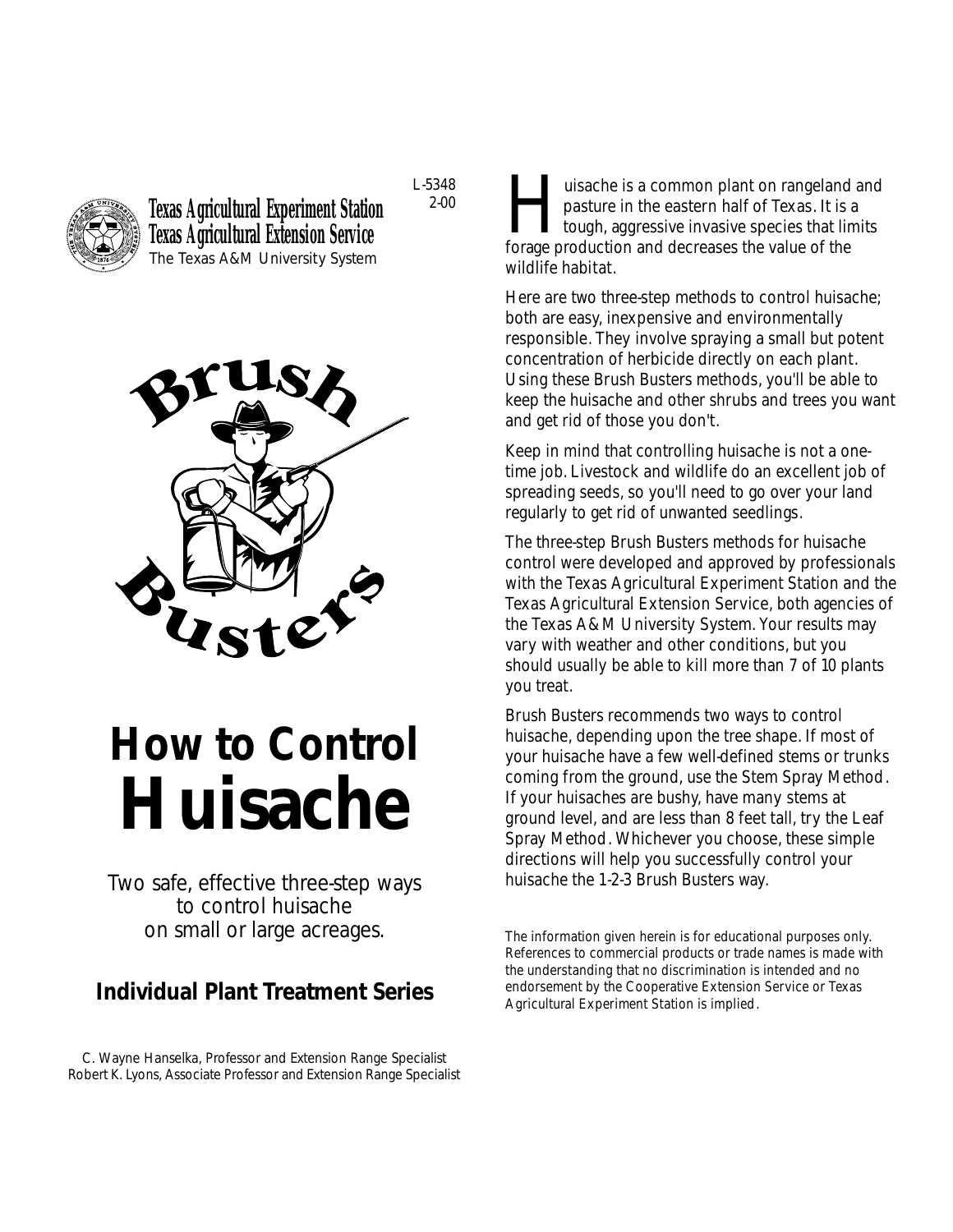## **Brush Busters Leaf Spray Method**

**Works Best:** On huisache that are bushy, have many stems at ground level, and are less than 8 feet tall. This method is also known as high-volume foliar spraying.

**When to Apply:** Begin in September after any late-summer growth has stopped; then continue through November or until soil temperature drops below 75 degrees

## $\bf \widehat{I}$ ) Prepare Equipment

Small pump-up garden sprayers, backpack sprays, cattle sprayers, or sprayers mounted on 4-wheel all-terrain vehicles (ATV) work well. Garden sprayers are best for small acreages; backpack sprayers are usually the most efficient in dense huisache; and ATV sprayers become more efficient in large acreages or as the distance between plants increases. Make sure your sprayer has an adjustable nozzle that can deliver a coarse spray (large droplets) to the top of an 8-foot tree. Conejet™ 550 x-6 or x-8 adjustable cone nozzles work well.

## **Mix Herbicide Spray 2**

You can achieve 76 to 100 percent rootkill by spraying with Grazon P+D™, which is a restricted use pesticide. A certified applicators license is needed to buy or apply the product.

To prepare the spray mix, add Grazon P+D™ at a concentration of 1 percent to water. To make sure the foliage is coated thoroughly, add either liquid dishwashing detergent or a surfactant to the spray mix (see tables below). It may be helpful to add a dye, such as Hi-Light™ Blue Dye, to mark the plants that have been sprayed.

Recommended spray mixture using a surfactant or liquid dishwashing detergent\*.

|                                | Concentration     | Tank size   |                   |              |
|--------------------------------|-------------------|-------------|-------------------|--------------|
| Ingredient                     | in spray solution | 3 gal.      | 14 gal.           | 25 gal.      |
| $Grazon P+D^{TM}$              | 1%                | 4 oz.       | $18 \text{ oz}$ . | 1 qt.        |
| Surfactant                     | 1/4%              | 1 oz.       | 30z               | 8 oz.        |
| Hi-Light <sup>™</sup> Blue Dye | $1/4 - 1/2\%$     | $1 - 2$ oz. | $3 - 6$ oz.       | $8 - 16$ oz. |

•All spray solutions are mixed in water.

## **3 Spray the Huisache**

The best time to begin spraying is in the fall. Continue spraying until the soil temperature drops below 75 degrees. The spray period may last through November. Wet the foliage of each huisache plant until the leaves glisten, but not to the point of dripping.



#### **Keep these points in mind:**

- Follow herbicide label directions.
- For best results, don't spray when:
- \* rains have stimulated new growth in tree tops.
- \* leaves are wet.
- \* foliage shows damage from hail, insects or disease.
- \* you are working upwind of desirable trees, shrubs or crops.
- The cost of treatment rises rapidly as the brush becomes bigger and more dense. Also, controlling huisache is not a one-time job. You'll need to go over your land now and then to get rid of unwanted huisache sprouts.